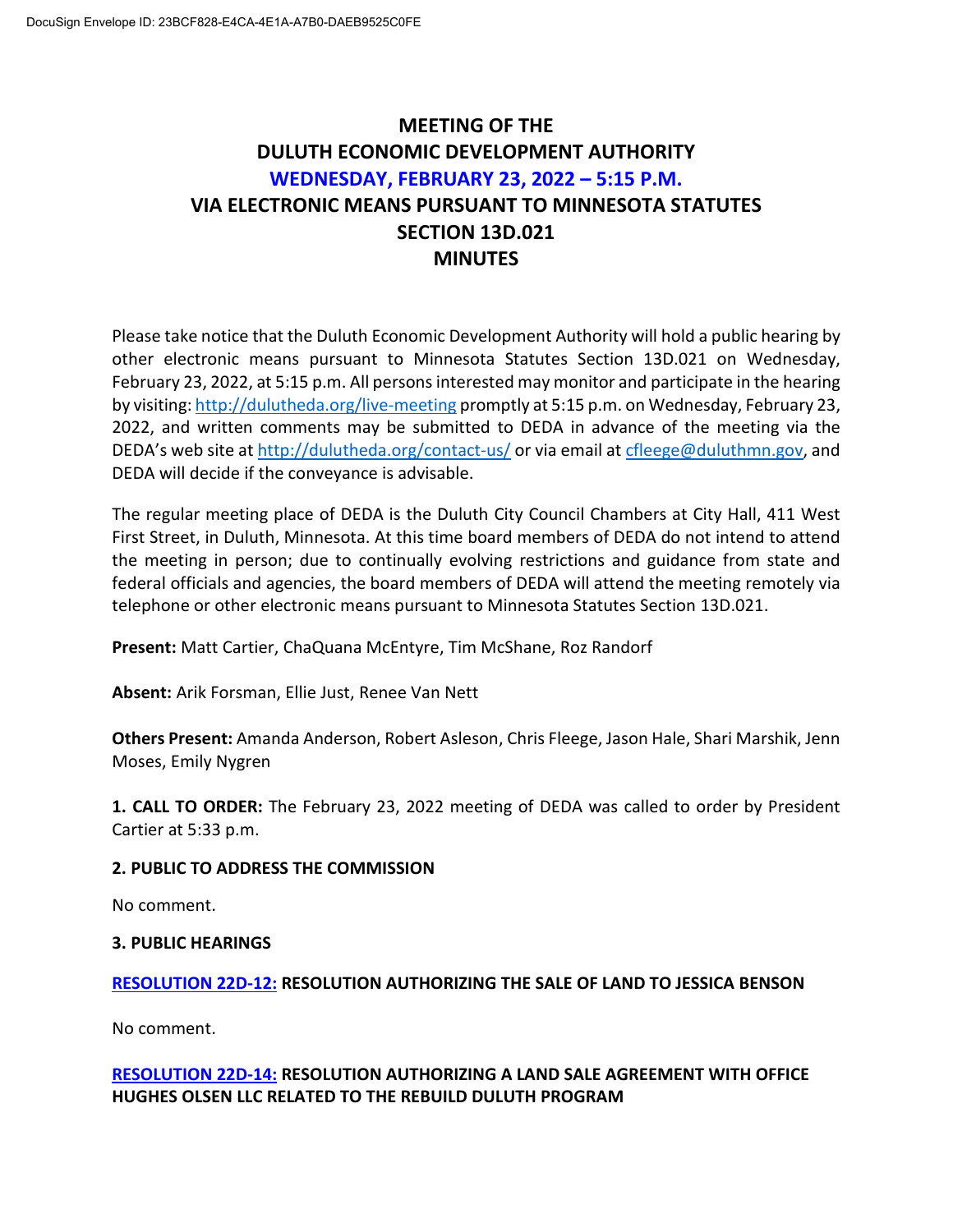No comment.

### **APPROVAL OF MEETING MINUTES**

### **JANUARY 26, 2022 REGULAR MEETING MINUTES**

**VOTE TO APPROVE THE JANUARY 26, 2022 MEETING MINUTES:** (Randorf/McShane) (Roll call vote: Cartier, McEntyre, McShane, Randorf) Passed (4-0).

# **FEBRUARY 16, 2022 SPECIAL MEETING MINUTES**

**VOTE TO APPROVE THE FEBRUARY 16, 2022 SPECIAL MEETING MINUTES:**  (McShane/McEntyre) (Roll call vote: Cartier, McEntyre, McShane, Randorf) Passed (4-0).

### **APPROVAL OF CASH TRANSACTION**

# **JANUARY 1, 2022 TO JANUARY 31, 2022**

Director Fleege didn't have anything to note.

**VOTE TO APPROVE THE JANUARY 1 to JANUARY 31, 2022 CASH TRANSACTIONS:**  (Randorf/McEntyre) (Roll call vote: Cartier, McEntyre, McShane, Randorf) Passed (4-0).

# **NEW BUSINESS**

#### **4. RESOLUTIONS FOR APPROVAL**

# **RESOLUTION 22D-11: RESOLUTION AUTHORIZING ACQUISITION OF CERTAIN TAX FORFEITED REAL PROPERTY FROM THE STATE OF MINNESOTA THROUGH ST. LOUIS COUNTY**

**Staff:** Director Fleege stated this is the old Woodland Spur station property. It will be quitclaimed and there will be an RFP process to sell the property. DEDA can charge up to 120% of the EMV. There has been a lot of interest. Jason Hale added that there is an RFP process underway and it is set to close March 18<sup>th</sup>. Two to three proposals are anticipated and one or more of them will be mixed-use projects. DEDA staff has been working on the site with the County. A Phase 1 investigation has been done. Phase 2 has consisted of pulling the underground storage tanks and remediating the site. Staff is hoping for a mixed-use project with a retail/commercial operation on the first floor and some apartments above it.

# **Discussion:** N/A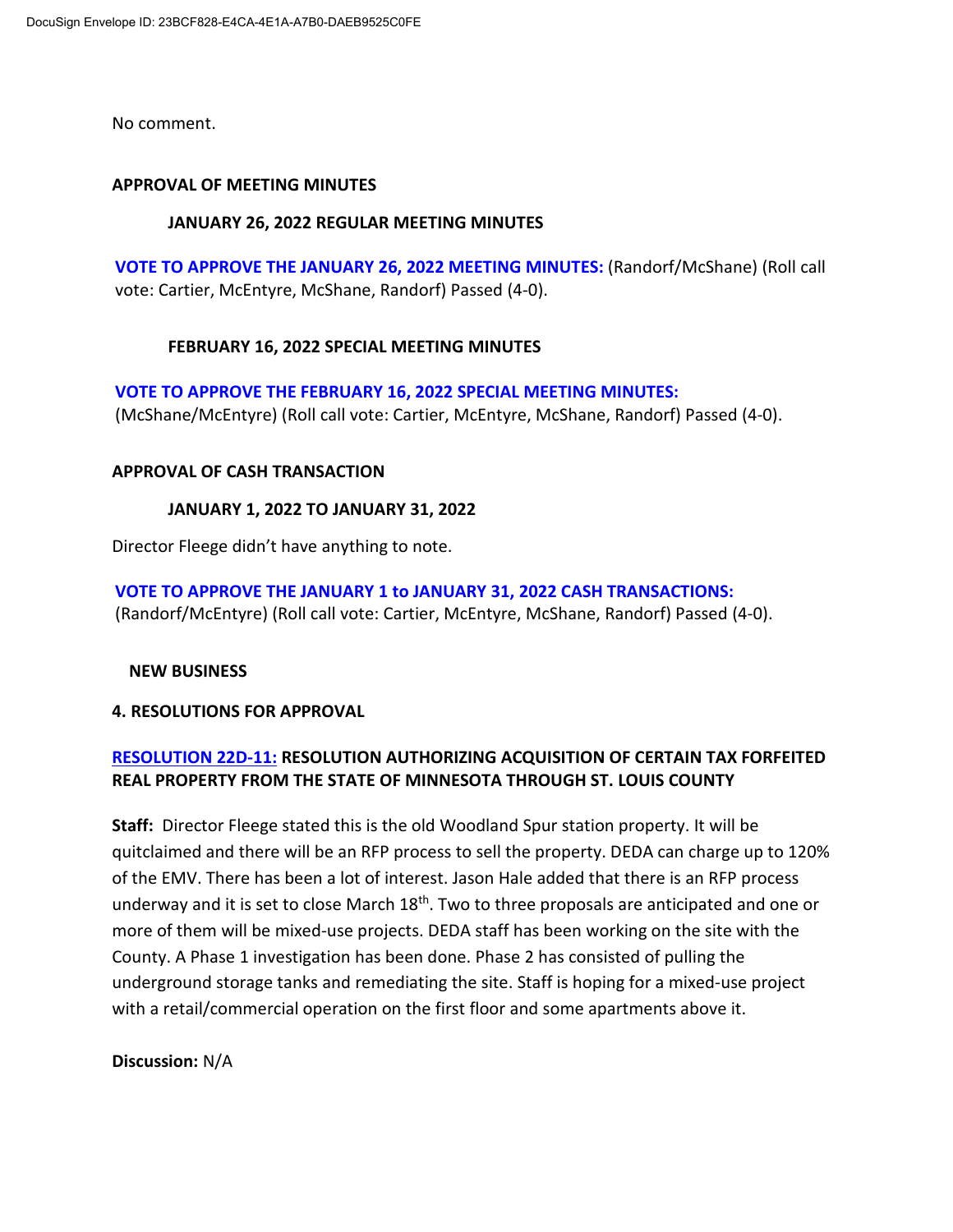**Vote to approve resolution 22D-11:** (McEntyre/McShane) (Roll call vote: Cartier, McEntyre, McShane, Randorf) Passed (4-0).

# **RESOLUTION 22D-12: RESOLUTION AUTHORIZING THE SALE OF LAND TO JESSICA BENSON**

**Staff:** This property was acquired to be used for the Rebuild Duluth Program. After doing a detailed survey, staff realized there were property line disputes and it would be deemed impractical to be able to build on the site. An alternate location was located for the developer (comparable lot). There were structures built on other people's property. DEDA is requesting that the adjacent landowner, Jessica Benson, be able to purchase because DEDA will not be able to redevelop or use for infill purposes. The purchase price is \$6,400 and some change.

# **Discussion:** N/A

**Vote to approve resolution 22D-12:** (Randorf/McEntyre) (Roll call vote: Cartier, McEntyre, McShane, Randorf) Passed (4-0).

# **RESOLUTION 22D-13: RESOLUTION AUTHORIZING REIMBURSEMENT OF CITY FOR TAX ABATEMENT PAYMENTS TO CIRRUS DESIGN CORP. FOR TAX ABATEMENT PAYMENTS IN 2022 OF UP TO \$60,000.**

**Staff:** Director Fleege provided that DEDA worked with Ehlers to find some tools to create incentives for Cirrus in relation to purchasing the MRO. Ehlers identified that tax abatement would be the best solution. A lot of the investment Cirrus will be doing to the building would not increase the square footage, but would rather be a reconfiguration (make the spaces more conducive, add smaller doors). The value of the property would not be increased, so tax increment would not be an available tool. The City will not have abatement capacity until 2024 so DEDA is going to reimburse the City. The City will go through the tax abatement process in conjunction with the county. DEDA is providing funding back to the City so the levy would not be negatively impacted. It is likely that there will be two years of payments. The payment would come out of the DEDA funds—there are adequate funds in the MRO fund to cover this payment.

# **Discussion:** N/A

**Vote to approve resolution 22D-13:** (McShane/Randorf) (Roll call vote: Cartier, McEntyre, McShane, Randorf) Passed (4-0).

# **RESOLUTION 22D-14: RESOLUTION AUTHORIZING A LAND SALE AGREEMENT WITH OFFICE HUGHES OLSEN LLC RELATED TO THE REBUILD DULUTH PROGRAM**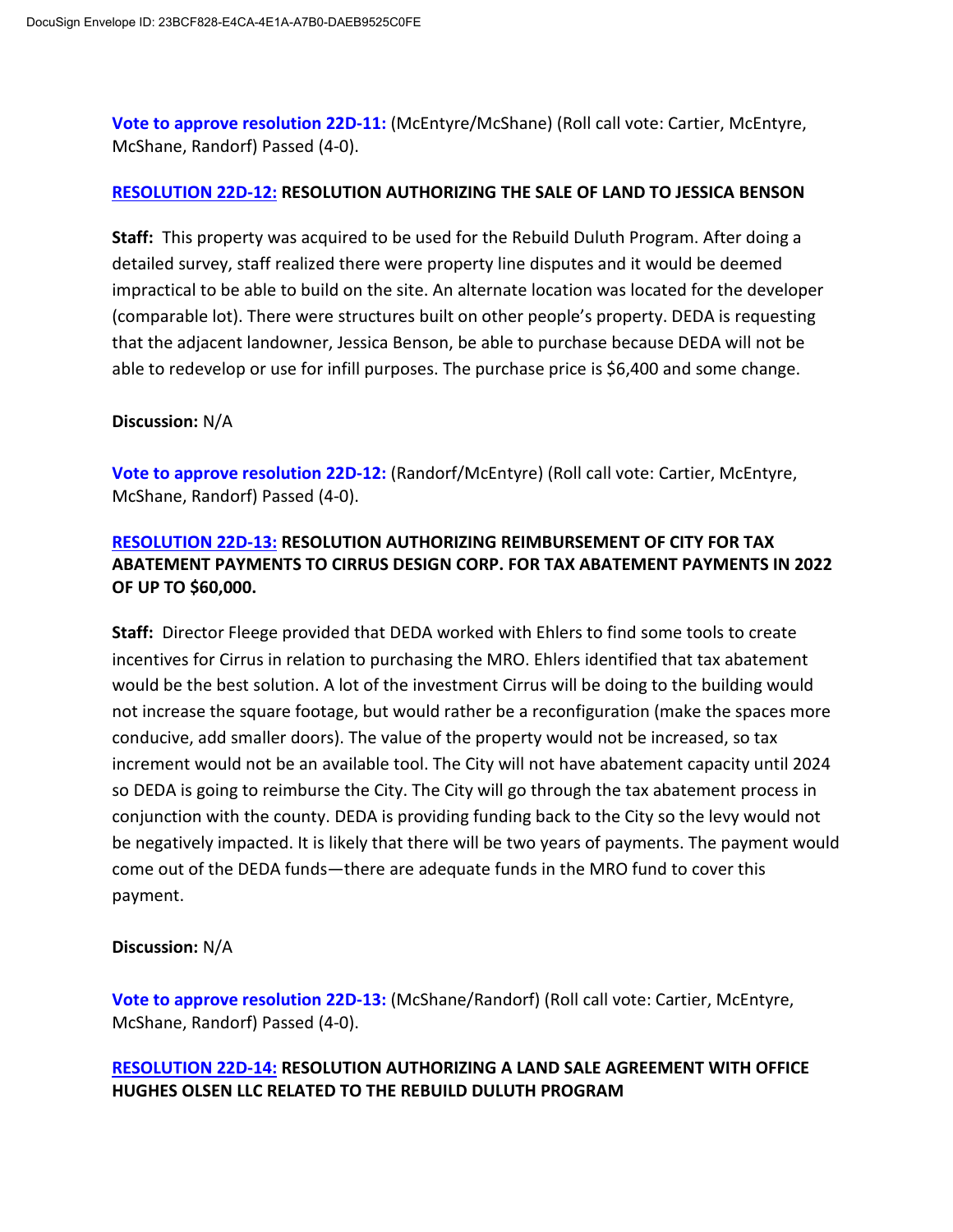**Staff:** Director Fleege asked Jason Hale to speak to this resolution. The entity was not properly established in the state of Minnesota at the time the agreement was entered into. Mr. Hale provided that DEDA initially entered into an agreement with Hughes Olsen Workshop and they then changed their name to Office Hughes Olsen which is the formal entity that now exists. The rest of the agreement has stayed the same. The first project that the Commission approved on a skinny lot in Irving turned out well and they will soon be listing it.

**Discussion:** N/A

**Vote to approve resolution 22D-14:** (McEntyre/Randorf) (Roll call vote: Cartier, McEntyre, McShane, Randorf) Passed (4-0).

# **RESOLUTION 22D-15: RESOLUTION APPROVING THE DULUTH PRODUCTION INCENTIVE PROGRAM TO INCENTIVIZE VISUAL MEDIA PRODUCTION IN DULUTH, ESTABLISH PROGRAM GUIDELINES FOR THE PROGRAM AND AUTHORIZING AGREEMENT WITH UPPER MIDWEST FILM OFFICE FOR PROGRAM ADMINISTRATIVE SERVICES.**

**Staff:** Director Fleege said \$100,000 was initially talked about and there was resounding support. This is a pilot program. IRRRB has provided funding up on the Iron Range and has seen a number of productions materialize. Shari Marshik from the Upper Midwest Film Office thanked the Commission for taking the step to make the Northland an independent film and tv production hub. Demand currently exceeds supply of incentives, infrastructure and workforce. Projections indicate over \$4.6 million in spending will have occurred in the region due to production by the end of 2022. There is a group traveling next week to explore the next steps in developing physical infrastructure and investments in Duluth.

The UMFO has certified over 90% of the funds that the office administrates for the year as of the end of February. Another application was received today and for the first time, a \$2 million dollar project had to be turned down because there is no funding available for them to shoot in Duluth. This program allows Duluth to be a choice in the production location process for the projects that are seeking what Duluth has to offer and for the local workforce to stay, to grow and to work here. There is a small project shooting right now in Chisholm called "Cash for Gold". This is a small incentive that will see small projects. There are four more projects following the current one in Chisholm that will be shot there because of available incentives.

**Discussion:** N/A